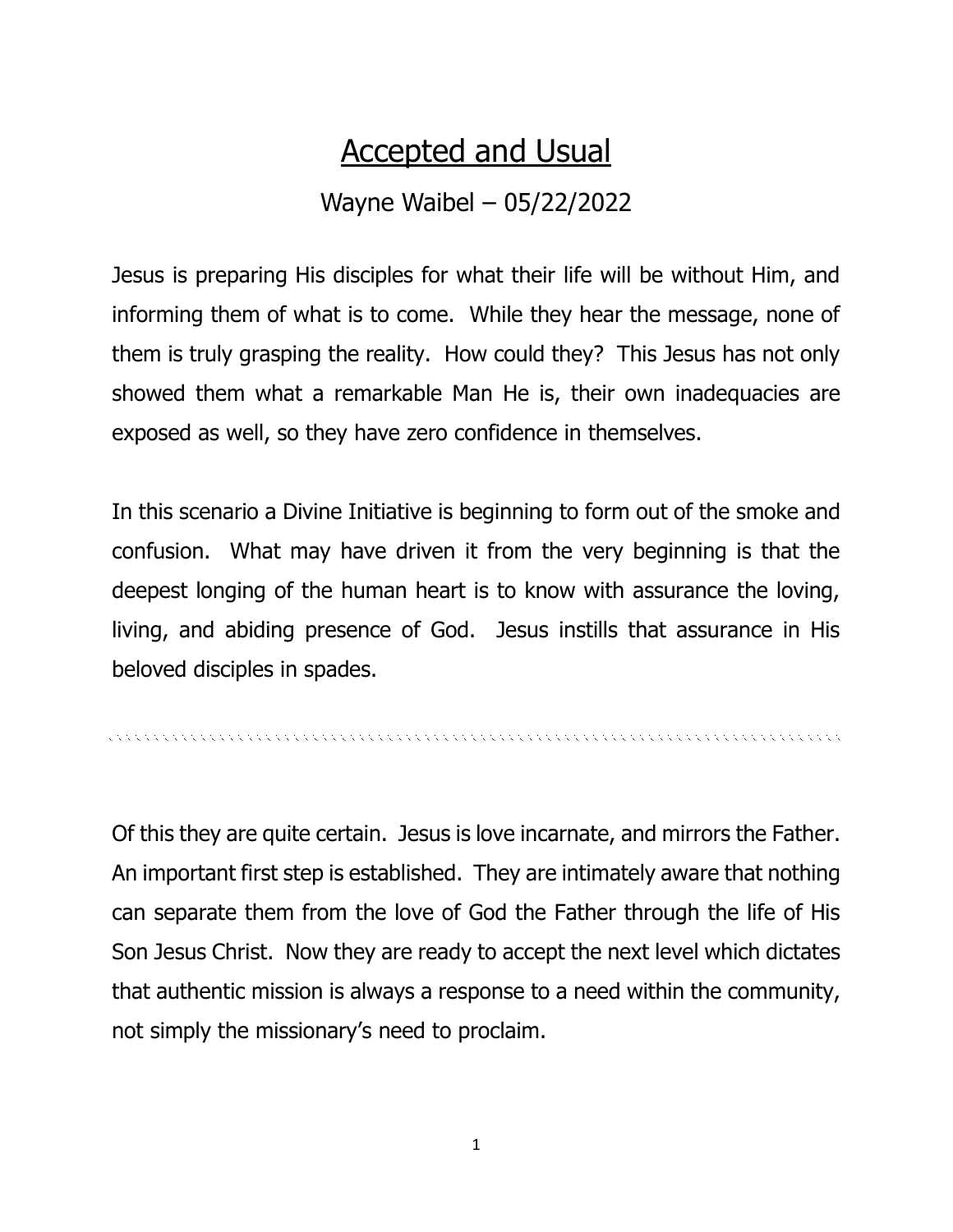There are a plethora of modern missionaries who could benefit from that discipline. Just have a look at what passes as religion on YouTube sometime.

Even in the first century  $-$  it was a big world out there and the disciples were not going to be equipped to go toe to toe with it. Imperial Rome was a formidable opponent, so they needed a completely different track.

For them - the mission had to be a reconciling ministry. One that embraced peoples and nations of other faiths – not merely tolerate them. At the front end of their mission was the reality that they were blessed in order to bless others.

Faithfulness in human action will lead to an experience of divine indwelling. Love is the currency of faithfulness, and where love is, Jesus and the Father are at home.

If you were to be plopped down in the middle of ancient Rome, how would you respond to the understanding that you were in the midst of a ruthless empire whose only initiative was world domination? I don't even need to give you time to think about that. It's a horrific proposition  $-$  and yet  $-$  here we are.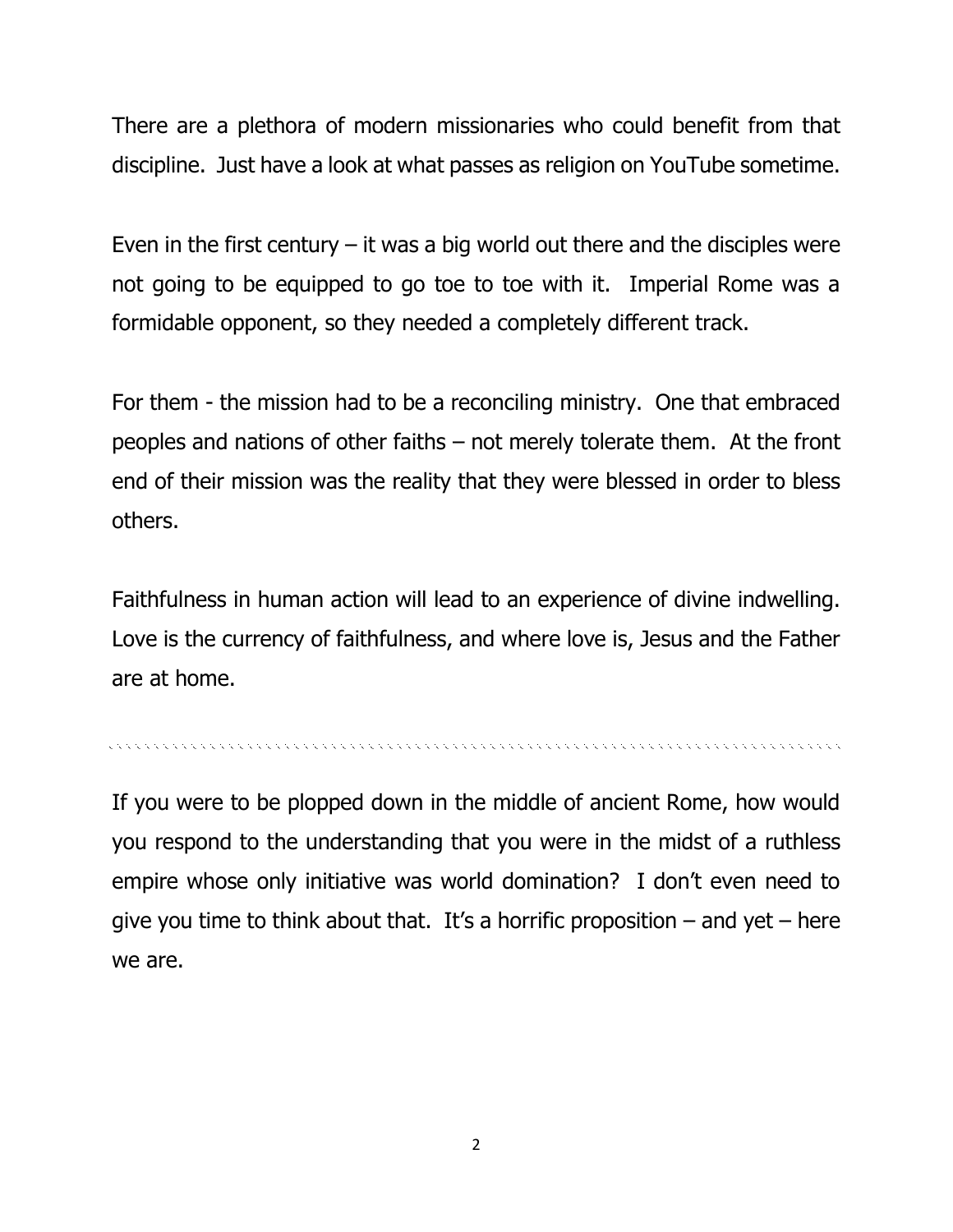We live in the only nation that polices the world through five global military commands; maintains more than a million men and women at arms on four continents; deploys carrier battle groups on watch in every ocean; guarantees the survival of countries from Israel to South Korea; drives the wheels of global trade and commerce; and fills the hearts and minds of an entire planet with its dreams and desires.

Nowhere is the need for divine intervention greater than within the American Empire. Revelation warns us of the Roman and Babylonian Empires, and by implication – all empires. But today – in this country – if you use the word empire in the halls of the nation's political arenas, I bet not a single person would take offense.

We are a nation of good people. I do believe that. Unfortunately – we have allowed our institutions to do our sinning for us. And those institutions have successfully hijacked God for their imperial designs.

Paul's first convert in Europe was a woman named Lydia. She was an impressive individual. She was the head of her household at a time when women were essentially thought of as property. She prospered in a city of some import within Imperial Rome.

3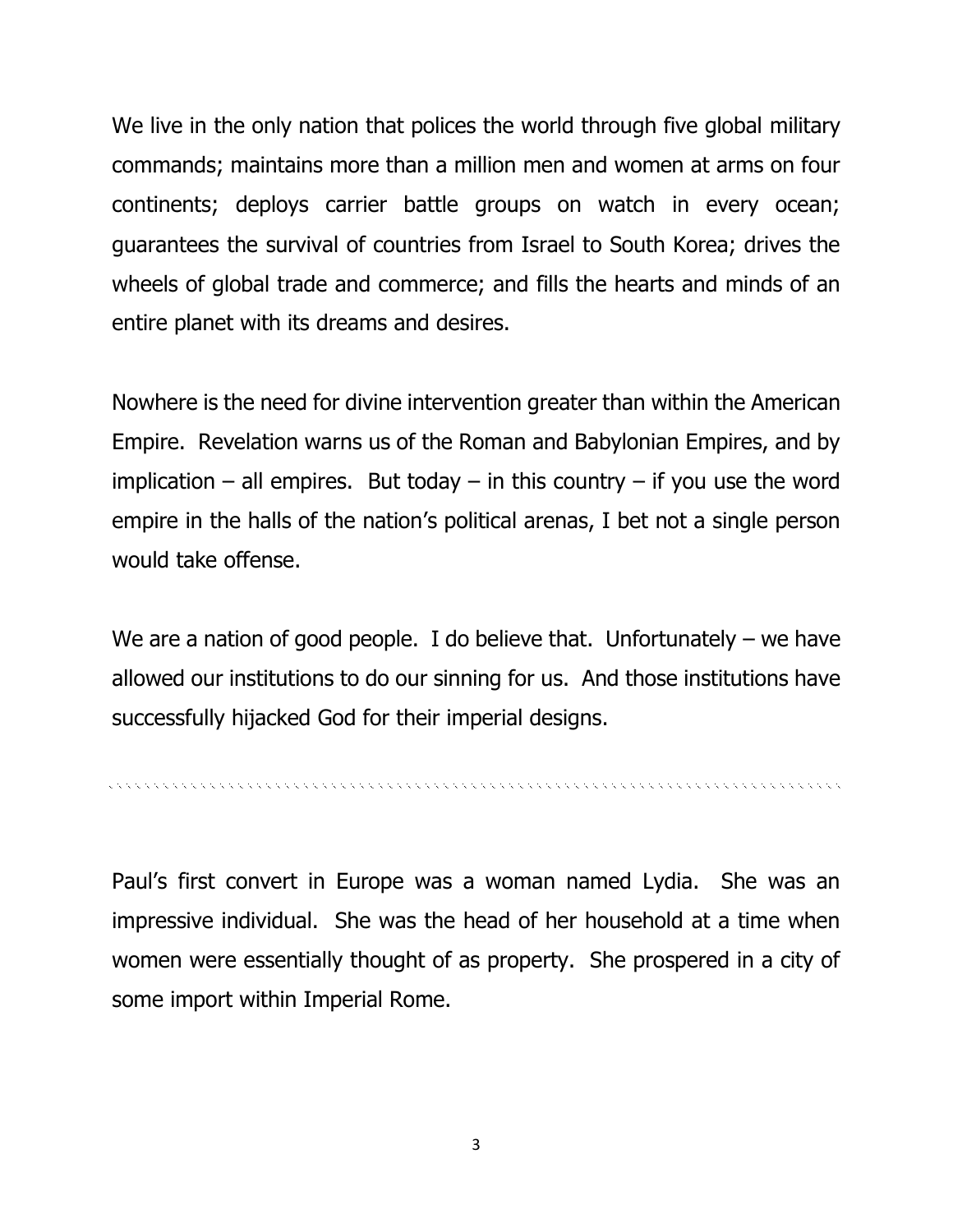Philippi was founded by Philip of Macedon who was the father of Alexander the Great. It remained an insignificant village until Emperor Augustus rediscovered it and found it to be an ideal spot for his Army officers to retire to.

By Paul's time  $-$  it had become a metropolis of fifteen thousand. The breakdown was typical of Roman centers of commerce. Three percent were elite; twenty five percent were land owning farmers and pensioned colonists; forty five percent were skilled workers, merchants and service providers leaving twenty seven percent of the population as poor, of which roughly twenty percent were slaves.

Into this world, Paul was taking the gospel and this gospel was resonating with folks like Lydia. While Paul was conducting his ministry, the church was also going through changes. By in large the synagogues were not a welcoming place for the fledgling Christian faith, so they began to worship in homes. This became accepted and usual.

The main points that Jesus was driving home in His Farewell Discourse were all centered around a growing movement toward the understanding that love in action was the closest we come to evidence of God.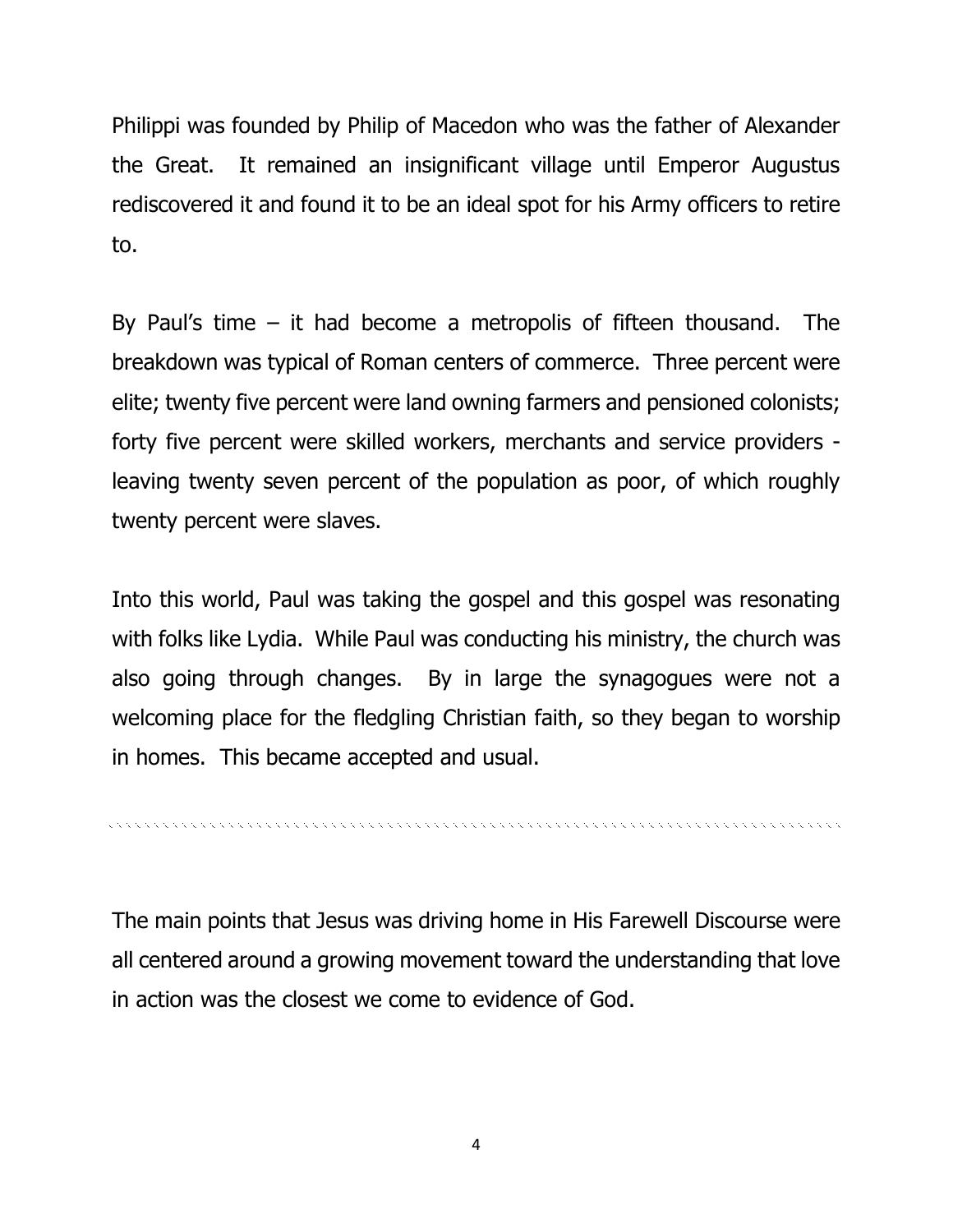Christ's exhortation that "If you love Me, you will do what I say," provides not only a directive, but also a promise. If we love Jesus, we cannot help but do what He says, and following the Master should be our primary focus.

When God is present, peace is made manifest. And Christ gives the kind of peace that the world cannot give – or take away. The peace that Jesus gives is the consequence of the presence of God.

. A CONTRACTOR A CONTRACTOR A CONTRACTOR A CONTRACTOR A CONTRACTOR A CONTRACTOR A CONTRACTOR A CONTRACTOR A CO

So we are stuck in the middle of a kingdom trying not to be imperial in nature, but who are we kidding. Our institutions have become so unwieldy that the humanness is factored out of them in the names of utility, efficiency, and prosperity. What was once alarming and rare has become accepted and usual. We stand on the brink of destroying the only planet most of us will ever call home, and yet – there is a bright light of hope.

It's really nothing new or revolutionary. It's the same message that has been offered for eons. "My peace I give to you." And it is a peace that transcends our understanding because it is so far beyond any glory we can bring to mind. It is a peace that transcends human history and forces it to bend toward justice.